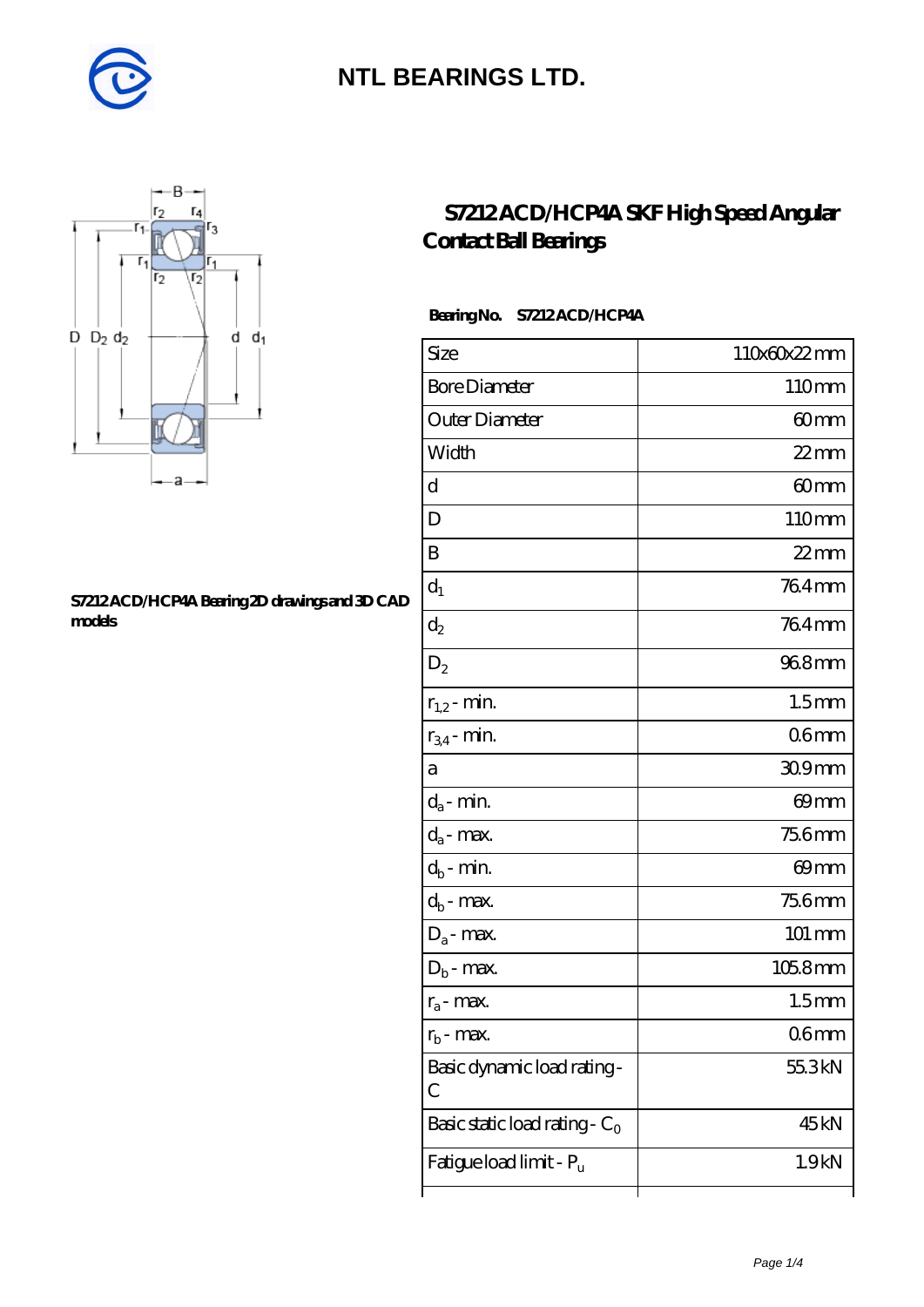

| Limiting speed for grease<br>lubrication | 14000r/min  |
|------------------------------------------|-------------|
| Ball - $D_w$                             | 14.288mm    |
| $Ball - z$                               | 16          |
| Calculation factor - e                   | 068         |
| Calculation factor - $Y_2$               | 0.87        |
| Calculation factor - $Y_0$               | 038         |
| Calculation factor - $X_2$               | 0.41        |
| Calculation factor - $Y_1$               | 092         |
| Calculation factor - $Y_2$               | 1.41        |
| Calculation factor - $Y_0$               | 0.76        |
| Calculation factor - $X_2$               | 067         |
| Preload class $A - G_A$                  | 350N        |
| Preload class $B - G_B$                  | 700N        |
| Preload class $C - G_C$                  | 1400N       |
| Preload class $D - G_D$                  | 2800N       |
| Calculation factor - f                   | 1.07        |
| Calculation factor - $f_1$               | 099         |
| Calculation factor - $f_{2A}$            | 1           |
| Calculation factor - $f_{2B}$            | 1.01        |
| Calculation factor - $f_{\chi}$          | 1.03        |
| Calculation factor - $f_{2D}$            | 1.06        |
| Calculation factor - $f_{HC}$            | 1.01        |
| Preload class A                          | 202N/micron |
| Preload class B                          | 264N/micron |
| Preload class C                          | 349N/micron |
| Preload class D                          | 470N/micron |
| $d_1$                                    | 764mm       |
| $\mathrm{d}_2$                           | 764mm       |
| $D_2$                                    | 96.8mm      |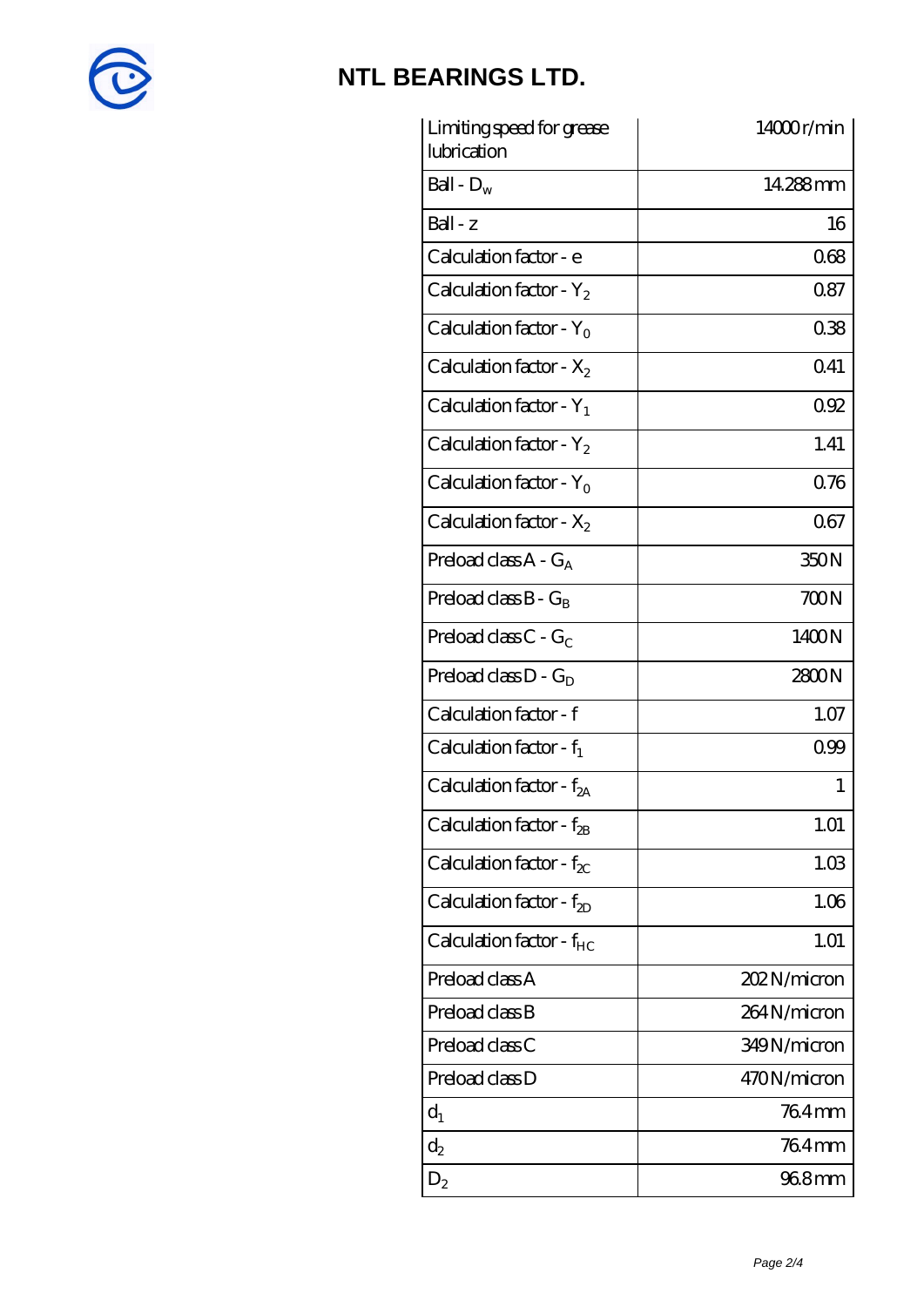

| $r_{1,2}$ min.                                                | 1.5 <sub>mm</sub> |
|---------------------------------------------------------------|-------------------|
| $r_{34}$ min.                                                 | 06 <sub>mm</sub>  |
| d <sub>a</sub> min.                                           | 69mm              |
| $d_a$ max.                                                    | <b>756mm</b>      |
| $d_b$ min.                                                    | 69mm              |
| $d_h$ max.                                                    | <b>756mm</b>      |
| $D_a$ max.                                                    | 101 mm            |
| $D_{\rm b}$ max.                                              | $1058$ mm         |
| $r_a$ max.                                                    | 1.5 <sub>mm</sub> |
| $r_{\rm h}$ max.                                              | 06 <sub>mm</sub>  |
| Basic dynamic load rating C                                   | 55.3kN            |
| Basic static load rating $C_0$                                | 45 <sub>kN</sub>  |
| Fatigue load limit $P_u$                                      | 1.9kN             |
| Attainable speed for grease<br>lubrication                    | 14000r/min        |
| Ball diameter $D_w$                                           | 14.288mm          |
| Number of balls z                                             | 16                |
| Preload class A G <sub>A</sub>                                | 350N              |
| Static axial stiffness, preload<br>classA                     | 202N/µ m          |
| Preload class $BG_R$                                          | 700N              |
| Static axial stiffness, preload<br>$\mathrm{class}\mathrm{B}$ | 264N/µ m          |
| Preload class $CG_C$                                          | 1400N             |
| Static axial stiffness, preload<br>classC                     | 349N/µ m          |
| Preload class $D G_D$                                         | 2800N             |
| Static axial stiffness, preload<br>classD                     | $470N/\mu$ m      |
| Calculation factor f                                          | 1.07              |
| Calculation factor $f_1$                                      | 0.99              |
| Calculation factor $f_{2A}$                                   | 1                 |
| Calculation factor $f_{\rm 2B}$                               | 1.01              |
| Calculation factor $f_{\chi}$                                 | 1.03              |